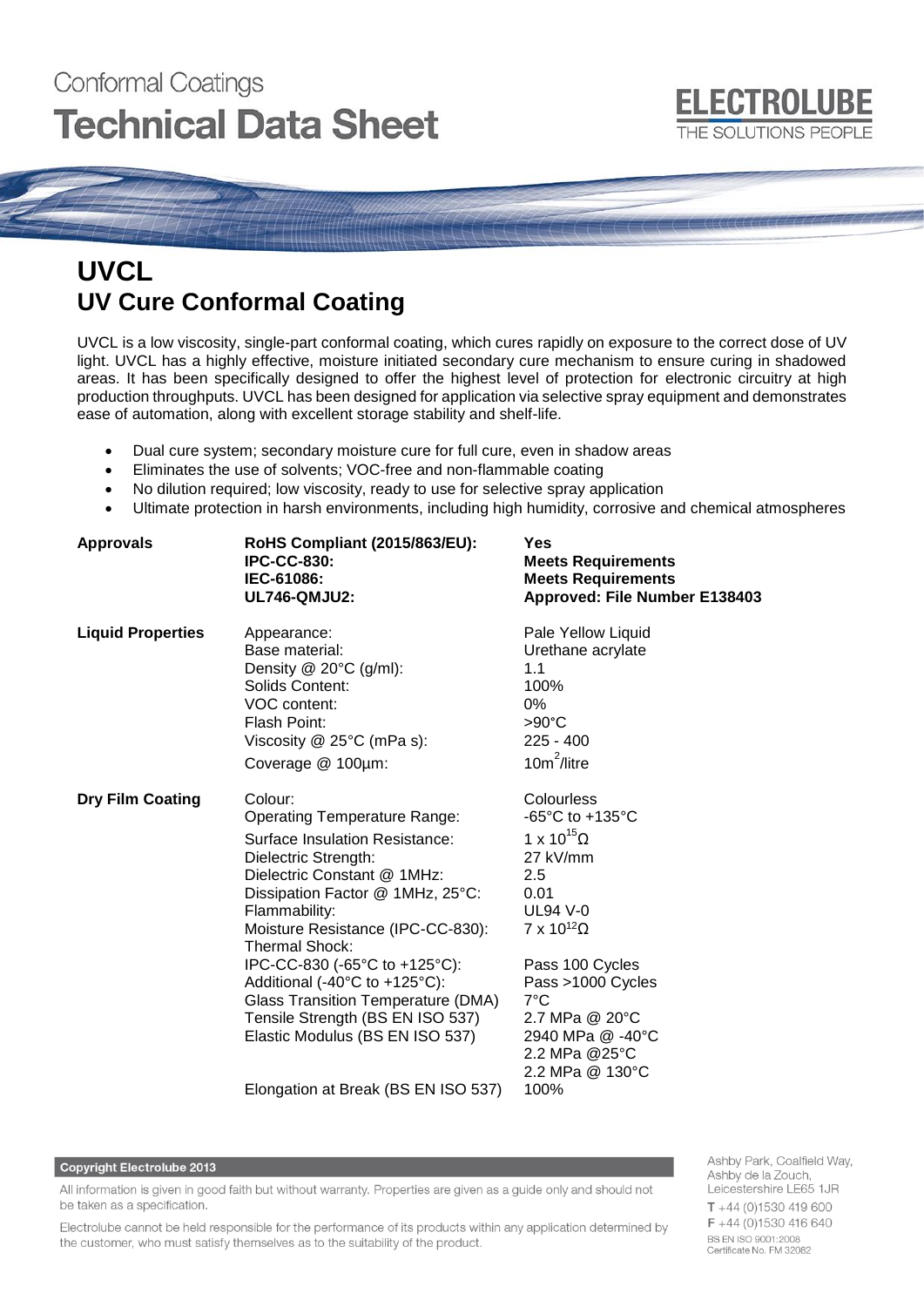

**Packaging\* Description Order Code Shelf Life** UVCL UV Cure Coating 4 Litre Bulk EUVCL04LE 12 Months Industrial Machine Cleaner 5 Litre Bulk IMC05L 36 months \*Other packaging sizes may be available upon request.

**ELECTROLUBE** 

## **Directions for Use**

Substrates should be thoroughly cleaned before coating to ensure satisfactory adhesion to the substrate. All flux residues should be removed as they may become corrosive or interfere with adhesion if left on the PCB. Electrolube manufacture a range of cleaning products using both hydrocarbon solvent and aqueous technology.

UVCL has been specifically designed for automated processes using selective spray technology however other spraying techniques and touch-up application via brush may also be employed. The coating application must be done away from the UV light source to prevent premature curing.

# **Spraying – Bulk**

UVCL is supplied at a viscosity suitable for selective spraying. Due to the secondary moisture curing capability of the product, it is advised that all storage tanks are kept sealed to protect from moisture, thereby ensuring product quality. Fluid transfer lines, nozzles and applicator heads should all be immersed in Industrial Machine Cleaner (IMC) when not in use.

A range of application thicknesses are possible with UVCL, depending on the spray equipment and parameters employed. Suitable coating thickness should be determined by the user, for each application, ensuring the required levels of protection for the PCB are met. However, typical thicknesses of 100-200um are regularly used within the industry, providing high levels of resistance to moisture, chemicals and debris, whilst possessing a good balance between surface hardness and bulk flexibility.

## **Brushing**

As it is a manual process with many variables, brush coating is only advised for touch-up applications. Brushes should be clean and dry prior to use and exposure to UV light minimised to avoid premature curing.

## **Curing**

The speed of UV cure depends on a number of factors, namely the wavelength, the intensity and the dosage of UV light used for curing, the applied coating thickness and the height of the components on the PCB. Once UVCL has been exposed to the recommended UV curing regime (detailed overleaf), a fully touch dry coating that is suitable for downstream processing will be obtained. Shadow areas, not exposed to UV light, are cured via a secondary moisture cure mechanism. The time for full cure of the whole coating therefore also depends on the environmental conditions of humidity and temperature.

**Copyright Electrolube 2013** 

All information is given in good faith but without warranty. Properties are given as a guide only and should not be taken as a specification.

Electrolube cannot be held responsible for the performance of its products within any application determined by the customer, who must satisfy themselves as to the suitability of the product.

Ashby Park, Coalfield Way, Ashby de la Zouch, Leicestershire LE65 1JR  $T + 44$  (0)1530 419 600 F +44 (0)1530 416 640 BS EN ISO 9001:2008 Certificate No. FM 32082